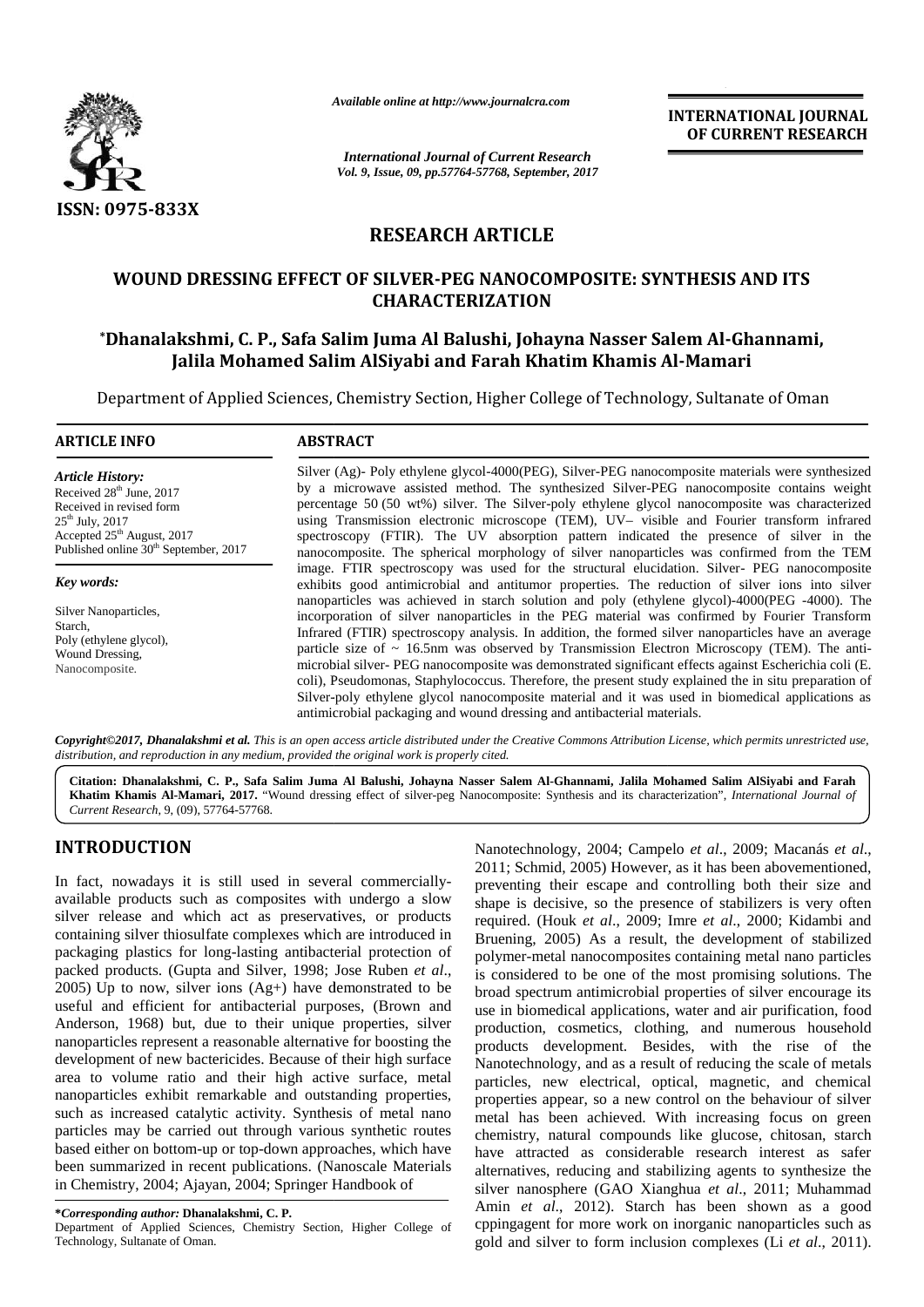Starch is one of the most abundant materials. It is widely-used in stabilizing and controlling size and shape of metal nanoparticles. Silver (Ag) nanoparticles have high therapeutic potential and exhibit good antimicrobial activity. Ag nanoparticles have a wide range of antimicrobial activities and exhibit high performance even at a very low concentration. Ag nanoparticles have been identified to possess good potential for the treatment of cancer. But the major disadvantage of using silver alone is that it is not specific at targeting the cancer cells and also it is toxic to the normal cells when exposed for a longer time when the size of silver used is >20 nm. Ag-PEG nanocomposite is one of the rare composite materials that is seen to possess a capability of being used as a spectrometer. biosensor as well as in the treatment of cancer as the PEG present in the nanocomposite is very specific to the cancer cells. It prolongs the action of silver on the affected cells while preventing the normal cell from the effect of silver. One more advantage of this nanocomposite is that it is biodegradable, i.e., it can be degraded by the enzymes present in the body making it suitable for the treatment of cancer. Apart from the treatment of cancer, the nanocomposite also possesses good antimicrobial and biosensing activity.

This work reports the use of starch as a template and reducing agent in the preparation of silver nanoparticles. The incorporation of silver nanoparticles into a polymer matrix has gained a lot of interest due to the possibility of these materials to combine properties from both organic and inorganic systems <sup>20</sup>. In this work, Silver-PEG nanocomposite was synthesized for s by the microwave chemical method with 50 wt% Ag. Silver- PEG was successfully synthesized and characterized with Fourier transform infrared spectroscopy (FTIR), UV –visible spectroscopic analysis (UV) and Transmission Electron Microscopy (TEM).

### **MATERIALS AND METHODS**

#### **Reagents**

Silver nitrate, Poly ethylene glycol (4000), and starch were purchased from Aldrich USA, Loba Chemie and Merck India and were used without any purification. All the solutions were prepared in deionized water.

#### **Preparation of Silver-PEG nanocomposites**

Silver nitrate (5 mM) was added with 1% starch solution. The resultant solution was stirred for 30 min. The transparent solution was taken and the reaction was carried out under microwave irradiation, employing a domestic microwave oven. During preparation, the solution turned to the characteristic yellowish brown colour, then to grayish black, indicating the formation of silver nanoparticles. The silver nanoparticles thus prepared in starch using microwave wet chemical methods were stable for two months at room temperature, showing that the starch was a good reducing and stabilizing agent for the silver nanoparticles. The Silver-PEG nanocomposite was synthesized by freeze gelation method. Water was used as the solvent to prepare polymer solution. PEG was dissolved by using magnetic stirrer for 3h and the polymer solution was left overnight at room temperature to remove the air bubbles trapped in the viscous solution. Then suitable amount of Silver was dispersed in deionised water by 30 min ultrasonication. Ultrasonication was necessary to avoid agglomeration and to achieve proper dispersion. Nanosilver solution was mixed with

polymer solution under agitation. The homogeneously mixed solution is immediately taken to microwave oven. After 10 minutes the samples were taken out and it was cooled. The homogeneously mixed solution is taken to deep freeze at – 18 °C. After 48 h freezing the samples were freeze dried. The Silver –PEG nano composites were coded as Silver–PEG 50 where number denotes the wt% of PEG.

#### **Characterization methods**

The synthesized silver nanoparticles were characterized spectrophotometrically using Perkin Elmer UV-visible Surface morphology of Silver-PEG nanocomposite was observed using a HITACHI-SU 6600 TEM. Functional group confirmations were assessed by SHIMADZU IR-affinity FTIR spectrophotometer.

#### **RESULTS AND DISCUSSION**

#### **FT-IR Spectroscopic studies**

The FTIR spectra of the starch silver nanoparticles were recorded in order to identify the functional groups of starch involved in the reduction and capping/stabilization of the synthesized nanoparticles. Figure 1a showed the Fourier transform infrared spectrum for the synthesized Silver nanoparticle. An extremely broad band due to hydrogen bonded hydroxyl groups  $(O-H)$  appears at around 3333cm<sup>-1</sup> for starch, which narrows down to  $3334 \text{ cm}^{-1}$  band in the case of silver nanoparticles. The characteristic broad and strong absorbance band at  $1636 \text{cm}^{-1}$  which could be assigned to the hydroxyl (O-H) group stretching vibrations. A shift from 3333  $cm^{-1}$  to 3334  $cm^{-1}$  is observed for stabilized silver nanoparticles. It can be found that the IR spectra of silver nanoparticles as well as that of starch are more or less similar. The peaks at 1152cm-1, 1080 and 1021 cm–1 attributable to the anhydro glucose ring O–C stretch indicating a possible coating of the silver nanoparticles with starch.

The absorption bands at 3368 cm−1 was due to the O–H stretching band, 2901 cm−1 was due to the aliphatic C–H stretching, 1456, 1374 and 1339 cm−1 were due to C-H bending vibrations, and also the combination band of O–C–H and C–O–H deformation is calculated from 1456 to 1259  $cm^{-1}$ . Then the in plane C–H and O–H deformation from 1259 to 1018 cm−1 can be observed. In the region from 1145 to 554 cm−1, the C–O and C–C groups vibration modes are present and the carbohydrates generally show their characteristic bands. The interaction of silver nanoparticles obtained with PEG and gluconic acid products by reduction of starch compound were confirmed by FT-IR spectra (Figure 1b). Intense absorptions are observed at 1731, 1652 and 1018 cm−1. The IR band at 1730 cm−1 is characteristic of the C=O stretching mode of the carboxylic acid group for gluconic acid. The bands due to C–O stretching mode were merged in the very broad envelope centered on 1259 and 1018 cm−1 arising from C–O, C–O–C stretches and C–O–H bends vibrations of silver nanoparticles in PEG. Also, the aliphatic C–H stretching, in 1456 and 1259 cm−1 were due to C–H bending vibrations. After the bio-reaction of starch with the  $AgNO<sub>3</sub>$  in the PEG matrix, the created peak in 1731  $cm^{-1}$  certified to the binding of –C=O for carboxylic acid in gluconic acid, and the shift in the peak at  $1018 \text{ cm}^{-1}$  towards lower frequency compared to peak in 1094 cm−1 for PEG is attributed to the binding of C–C– O and C–C–H groups with nanoparticles. The broad peaks in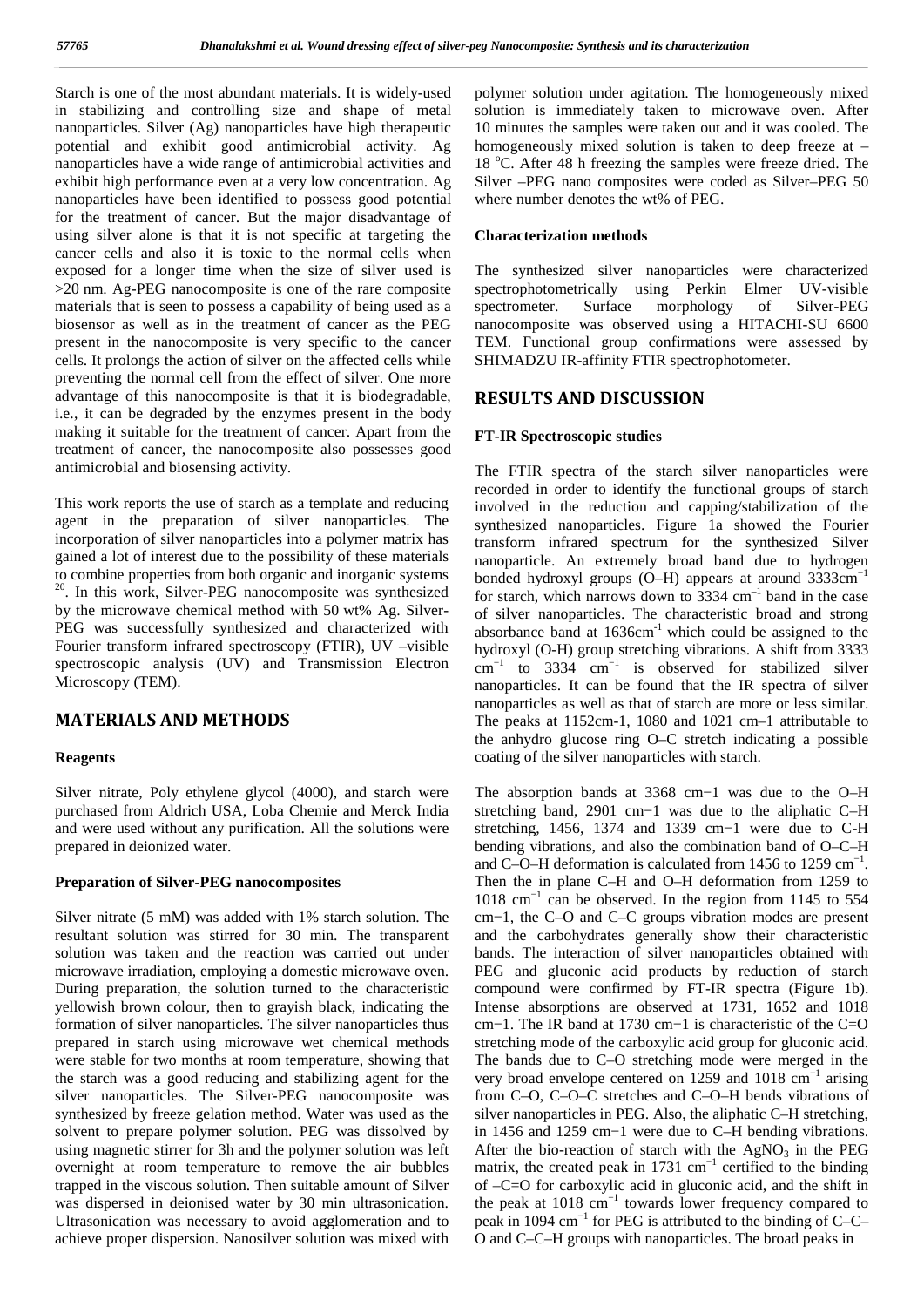

**Figure 1a FT-IR spectrum of Silver nanoparticle**



**Figure 1bFT-IR spectrum of Silver-PEG nanocomposite**

503cm−1 related to silver nanoparticles banding with oxygen from hydroxyl groups of PEG chains. Therefore, the FT-IR spectra showed the existence of van der Waals interactions between the chain of PEG and silver nanoparticles in the polymeric media.

#### **UV-Visible Spectroscopic studies**

The formation of silver nanoparticle in the polymeric media was further determined by using the UV-visible spectroscopy. It was observed that the spherical silver nanoparticles contributed to the absorption bands at around 400 nm in the UV-visible spectra. This was confirmed by the TEM results also. Also absorption spectra of larger metal colloidal dispersions can exhibit broad peaks in the lower absorbance in the UV-visible range



**Figure 2a UV-Vis absorbance spectrum of Silver nanoparticle**



**Figure 2b The UV-Vis absorbance spectrum of Silver- PEG nanoomposite**

Figure 2a and 2b showed the absorption occurred at 420 nm for starch stabilized silver nanoparticles and silver –PEG nanocomposites, indicating the formation of silver nanoparticles.

#### **TEM studies**



**Figure 3a.TEM image of Silver nanoparticle**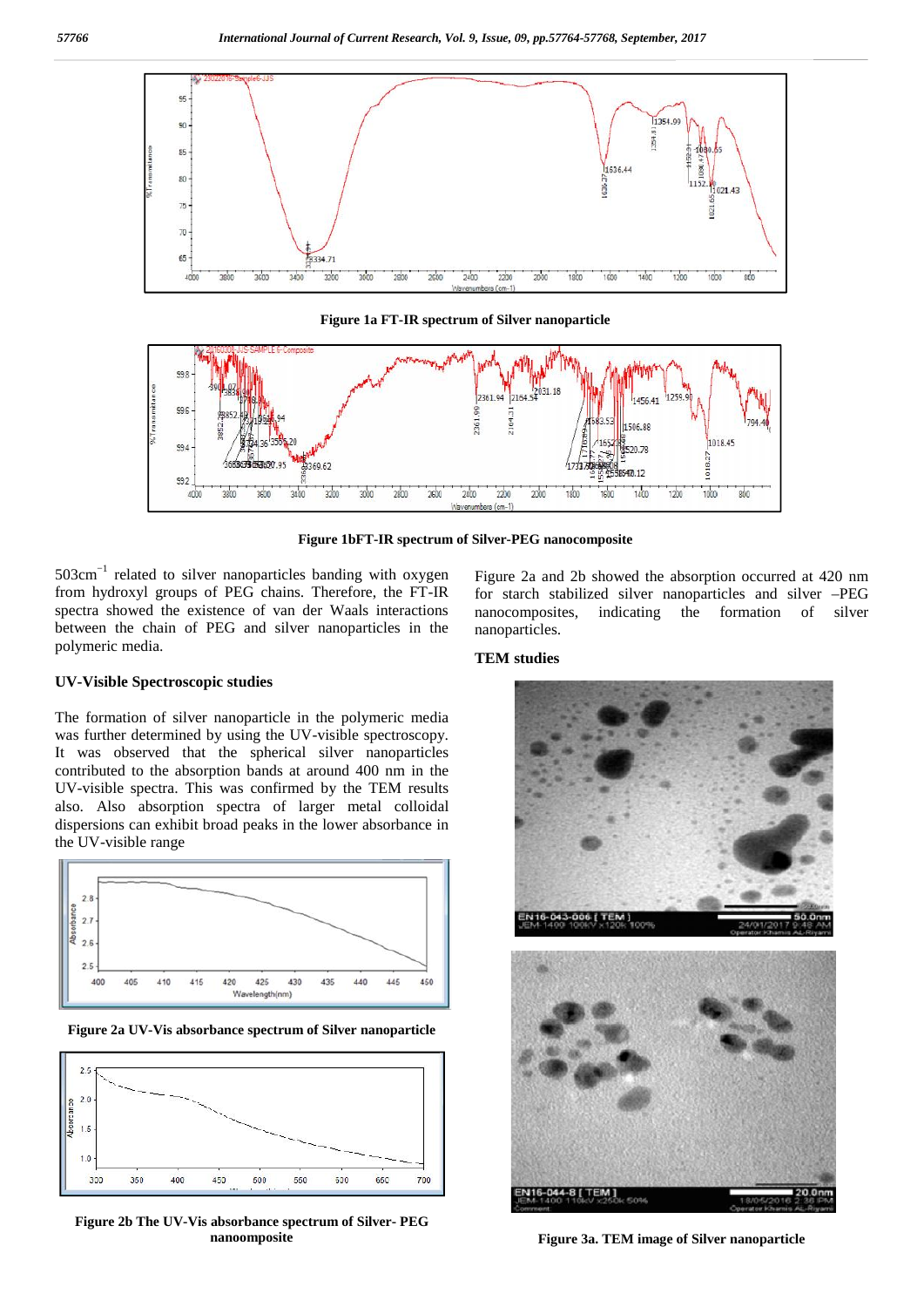

**Figure 3b. TEM image of Silver-PEG nanocomposite**

TEM images clearly confirm that the silver naoparticles formed under microwave irradiation have an average size of 20- 50 nm (Figure 3a). The TEM image of silver-PEG nanocomposites is presented in Figure 3b. TEM image clearly showed the spherical morphology of nanoparticles.

#### **Electrical properties**

#### **Table 1. Electrical properties**

| Samples                  | <b>Conductvitiv Values</b>   |
|--------------------------|------------------------------|
| Silver nano particles    | $84.3 \text{ us/cm}$         |
| Silver-PEG nanocomposite | $36.5 \,\mathrm{\upmu s/cm}$ |

Encapsulated silver nanoparticle showed the lowered conductivity value. Table 1 shows the overall electrical behaviour of polymeric nanocomposite. However, in order to prove that the localization of charge carriers in starch –PEG based polymer may prevent the growth of bacteria, further research such as *in-vitro studies* is required.

#### **Antibacterial Application of Silver Nanocomposites**



**Figure 5. Antibacterial activities of silver nanoparticles and Silver – PEG nanocomposite**

The use of Ag-containing PEG films as functional wound dressings is assessed by observing their antimicrobial activity (based on the disc diffusion method) against some common bacteria found on burn wounds: *E. coli, P. sudomonas, Staphylococcus.* It exhibited the typical antimicrobial test results of films by the disc method. It was found that the exhibited an inhibition zone. The nutrient agar was spread into the Petri dish over the whole film and, the *E. coli* culture is streaked on the solid surface of the media. A significant difference was observed in the plates. The results clearly

indicated that the Silver–PEG nanocomposite was exhibited excellent antimicrobial activity.

#### *In vitro* **bioresorbability test**

Figure 6 shows the in vitro bioresorbability of pure silver – PEG nanocomposite. A considerable variation in pH value is observed with respect to soaking period in silver-PEG 50 composition. It can be seen that the pH value of SBF solution does not exhibit much variation in pH value by the addition of silver-PEG nano composite. After the addition of silver-PEG 50 an appreciable change in the pH value was noticed. There is no evidence for the decrease in pH with increase in soaking period. Biological mechanism can be studied in future research work. It was concluded that the samples have no adverse bioresorbability response.

#### **Table 2.** *In vitro* **bioresorbability test**

| Samples                     | hour | 24<br>hours | 72<br>hours | 96<br>hours | 144<br>hours | 168<br>hours | 192<br>hours |
|-----------------------------|------|-------------|-------------|-------------|--------------|--------------|--------------|
| Silver nano<br>particle     | 5.69 | 5.74        | 5.96        | 5.88        | 6.12         | 5.92         | 6.00         |
| Silver-PEG<br>nanocomposite | 4.65 | 4.52        | 4.57        | 4.51        | 4.46         | 4.60         | 4.71         |



**Figure 6. Invitrobioresorbability studies of silver nanoparticles and Silver– PEG nanocomposite**

#### **Conclusion**

In this study, silver nanoparticles were synthesized by chemical reduction method and embedding them into PEG matrix to form Silver-PEG nanocomposites. Various characterisation techniques also confirmed the synthesis of silver-PEG nanocomposites. Results showed that antibacterial activity of PEG nanoparticles was significantly enhanced when loaded with silver nanoparticles. It was concluded that the silver-PEG nanocomposite have no adverse bioresorbability response. In future work the biological mechanism of *In-vitro* bioresorbability studies can be studied in detail. Therefore, the present study clearly provides novel antimicrobial material which is potentially useful in food packaging and wound dressing.

#### **Acknowledgment**

The authors gratefully acknowledge Higher college of technology, Sultanate of Oman for providing the laboratory facilities and Nizwa college of technology, Sultanate of Oman for TEM characterization and are grateful to the staff Khamis Al Riyami for technical assistance.